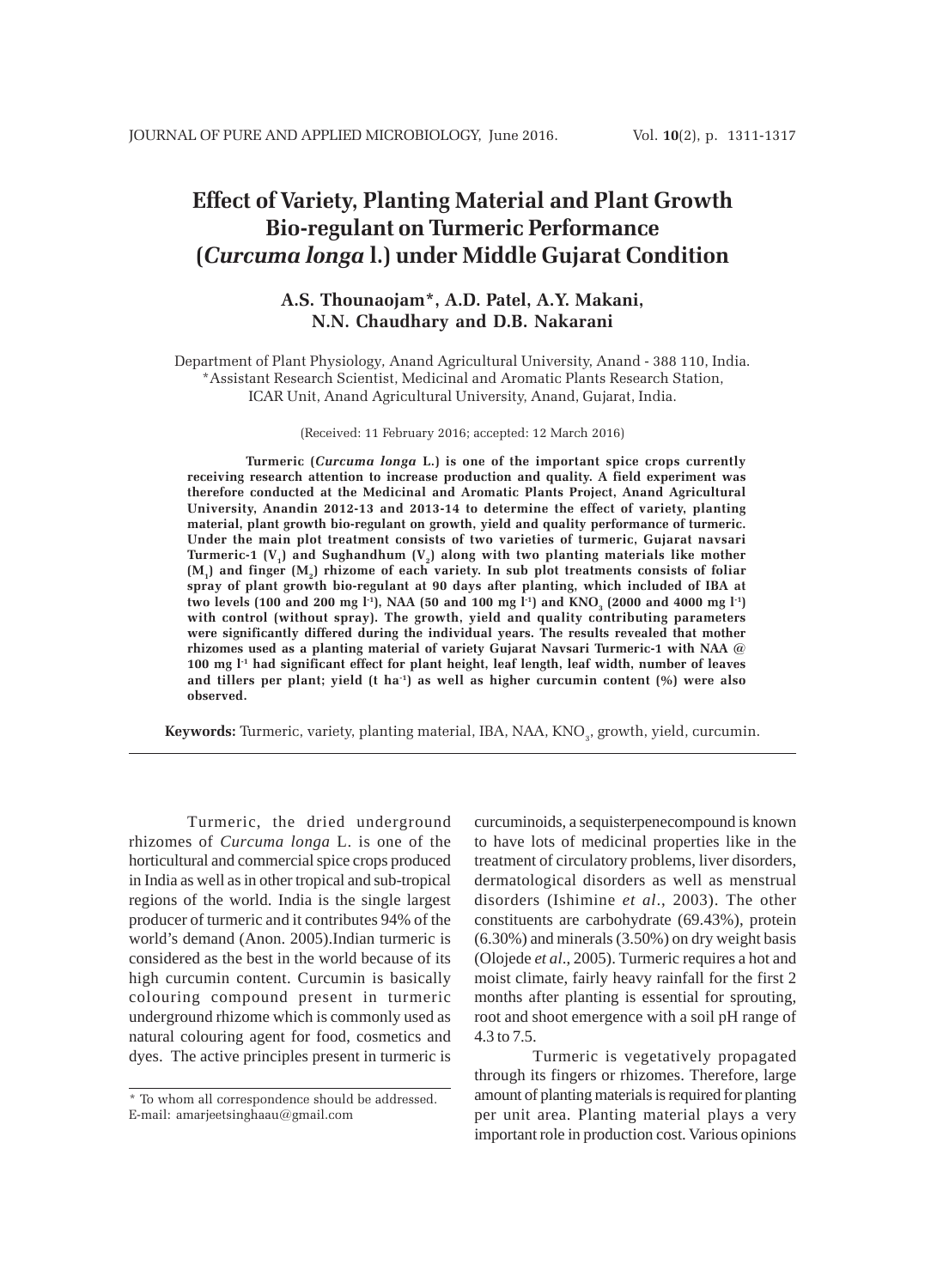are found regarding the use of planting material. The mother rhizomes used as planting materials observed higher yield over the finger rhizomes (Singh *et al.,* 2013; Padmadevi *et al.,* 2012; Manhas *et al.,* 2010; Balwinder and Gill, 2010). Plant growth hormones and other inorganic nutrients are required adequately at right stages of plant growth and its play a very important role on the vegetative and reproductive phages to complete their life cycle. Now a day, many synthetics hormones are available in market and employed by the farmers to accelerate the growth and development of any plant. Various process are incorporate with PGRs including cell division, cell elongation, enhance the source-sink relationship and stimulate the translocation of photo-assimilates thereby helping in effective flower formation, fruit and seed development and ultimately enhance the productivity of crops. On these backgrounds the present investigation was carried out to study the use of different planting materials and foliar application of IBA, NAA and  $KNO<sub>3</sub>$  on growth, yield and quality of turmeric crop under middle Gujarat agro climatic condition.

#### **MATERIALS AND METHODS**

The field experiment was conducted during the Summer-*Kharif*2012-13 and 2013-14at Medicinal and Aromatics Plants Project, Anand Agricultural University, Anand. The area is characterized by low and erratic rainfall with mean annual rainfall of 864 to 870 mm with peaks in July to August and soil type is typical sandy loam locally known as "Goradu".

The experiment was laid out in SPD with three replications which consists of main plot treatments *viz.,* varieties [(Gujarat Navsari Turmeric- $1 (V<sub>1</sub>)$  and Sughanghum  $(V<sub>2</sub>)$ ] and planting materials [mother rhizome  $(M_1)$  and finger rhizome  $(M_2)$ ] along with seven sub-plot treatments (T) *viz.*,  $T_1$ -IBA@  $100 \,\mathrm{mg}\, \mathrm{l}^1$ , T<sub>2</sub>-IBA@  $40 \mathrm{mg}\, \mathrm{l}^1$ , T<sub>3</sub>-NAA @ 50 mg l<sup>-1</sup>, T<sub>4</sub>-NAA @ 100 mg l<sup>-1</sup>, T<sub>5</sub>-KNO<sub>3</sub> @ 2000 mgl<sup>-1</sup> <sup>1</sup>, T<sub>6</sub> KNO<sub>3</sub> @ 4000 mg l<sup>-1</sup>, T<sub>7</sub>-control (without spray) were applied at 90 days after planting (DAP) as a foliar application. The seedlings were planted on 14th and 3rd June 2012-13 and 2013-14, respectively and required agronomic practices were followed.

The plant height, leaf length, leaf width, number of leaves and tillers per plant were recorded

at 90, 120, 150 and 180 DAS from the randomly selected five tagged plants from each plot and average was worked out and presented in graphical format (pooled value of the two individual years). As well as the yield (tonnes  $ha^{-1}$ ) and curcumin content (%) were also analysed with the help of FT-NIR instrument available at Department of Soil Sciences, Navsari Agricultural University, Navsari, Gujarat (Table 1).The statistical analysis of the data generated during the course of investigation was carried out through software following the procedure described by Walter and Freedom 2007.

#### **RESULTS AND DISCUSSION**

#### **Effect of varieties**

The growth parameters like leaf length (29.76, 48.29, 52.54 and 51.33 cm), number of leaves plant<sup>-1</sup> (5.09, 6.75, 9.10 and 10.33) were recorded higher under the variety Gujarat Navsari Turmeric- $1 (V<sub>1</sub>)$  at 90, 120, 150 and 180 days after planting, respectively in pooled analysis. Similarly, higher plant height (97.55, 106.49 and 107.50 cm), leaf width (13.81, 15.21 and 15.67 cm) and number of tillers plant<sup>1</sup> $(2.73, 3.34 \text{ and} 3.45)$  were also noted in Gujarat Navsari Turmeric-1 at 120, 150 and 180 DAP, respectively in pooled analysis. While, at initial growth stages the variety Sughandhum  $(V_2)$ recorded higher plant height (51.96 cm), leaf width  $(12.90 \text{ cm})$  and number of tillers plant<sup>-1</sup> $(2.15)$  at 90 days after planting in pooled analysis.The differences among varieties were attributed to their genetic make-up. The findings were similar with the results reported by the Hazra *et al*., 2000, Rao, 2000 and Chandra *et al.,* 1999 in turmeric crop.

The results indicated that significant differences among the varieties in both the individual years for yield of turmeric (tonnes ha<sup>-1</sup>). However, it was not significant in pooled analysis. Significantly higheryield (37.36 and 31.31 t ha-1) was recorded under the variety Gujarat Navsari Turmeric-1  $(V_1)$  compared to variety Sughandhum  $(36.14$  and  $30.25$  tha<sup>-1</sup>) during the year 2012-13 and 2013-14, respectively. In pooled analysis numerically higher yield was registered with Gujarat Navsari Turmeric-1  $(34.34 \text{ tha}^{-1})$ . The differences inrhizome yield observed between varieties in the present study may be attributed to their differences in growth habit and inherent potential yield. Similar results were obtained by Narayanpur and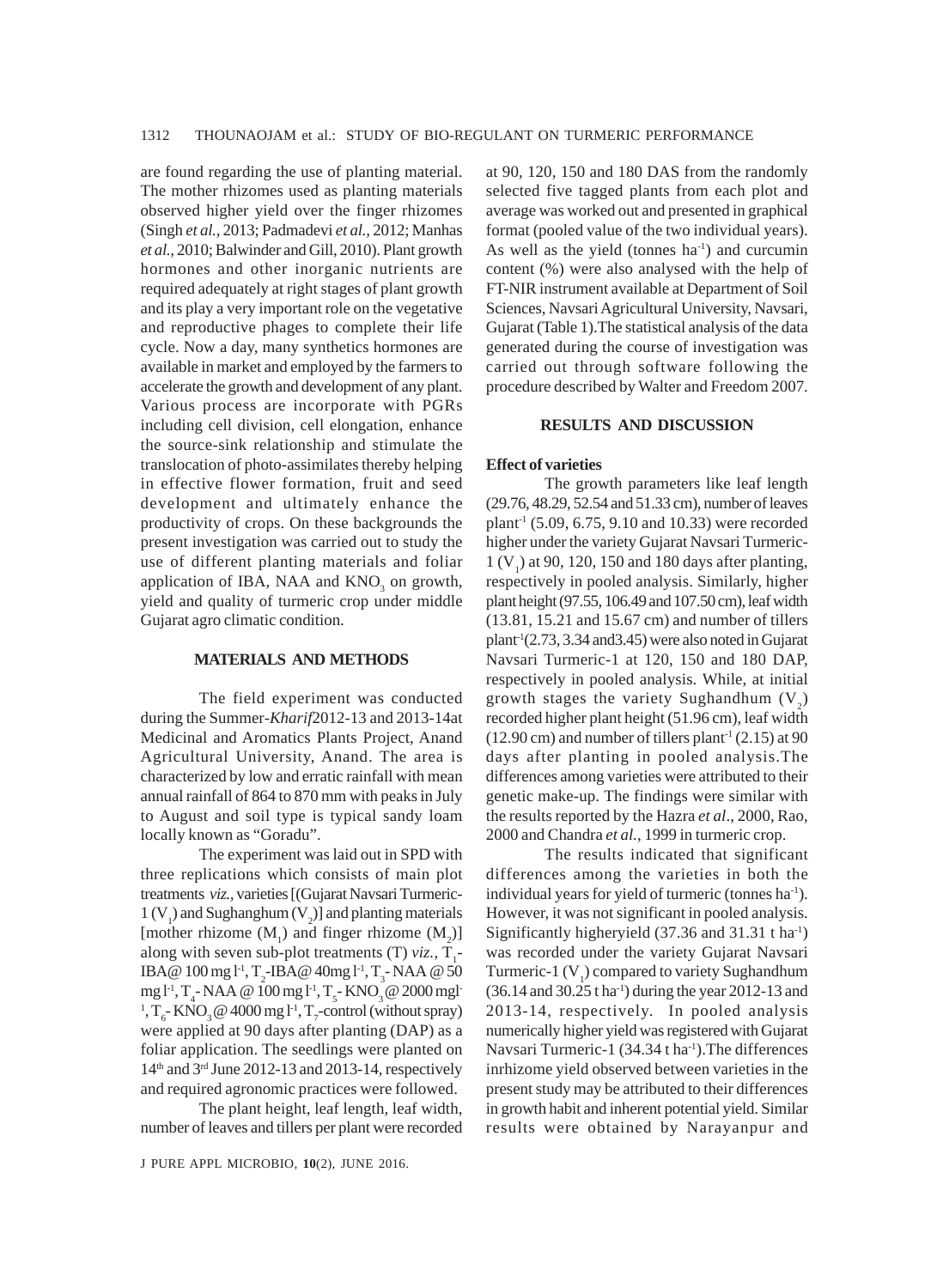Hanamashetti, 2003, Hazra *et al*., 2000 and Rao, 2000 in turmeric crop.

Significantly higher curcumin content recorded with Gujarat Navsari Turmeric-1 (3.03 and 2.77 %) compared to Sughandhum (2.65 and 2.37 %) in the year 2012-13 and 2013-14, respectively. It was not significant in case of pooled analysis and numerically higher curcumin content was observed in the variety Gujarat Navsari Turmeric-1(2.90 %).The varietal differences in turmeric quality were also reportedby the Pino *et al*., 2003 and Poduval *et al*., 2001in turmeric crop.

## **Effect of planting material**

Looking to the results of various planting material used as seedling materials showed significant differences in growth parameters of turmeric. The higher plant height (53.17, 98.09, 106.95 and 107.98 cm), leaf length (30.55, 45.71, 47.36 and 48.92 cm), leaf width (12.38, 13.95, 14.95 and 15.42 cm), number of leaves plant-1 (5.28, 6.91, 9.22 and 10.43) and number of tillers plant<sup>1</sup> (2.29, 2.87, 3.41 and 3.54) recorded under the mother rhizome  $(M<sub>1</sub>)$  used as planting material at 90, 120, 150 and 180 DAP, in pooled analysis respectively.This could be explained in terms of sufficient availability of food reserves in mother rhizome as compared to the finger rhizome, which probably facilitated thedevelopment of various physiological forms and functions. This is in agreement of the finding of Singh *et al.,* 2013, Padmadevi *et al.,* 2012 and

Table 2. Quality parameters of turmeric as influenced by varieties, planting materials and plant growth bio-regulant treatments

| Treatments                                          |                   | Yield (tonnes $ha^{-1}$ ) |           |           | Curcumin content (%) |           |           |
|-----------------------------------------------------|-------------------|---------------------------|-----------|-----------|----------------------|-----------|-----------|
|                                                     |                   | 2012-13                   | 2013-14   | Pooled    | 2012-13              | 2013-14   | Pooled    |
| Varieties(V)                                        |                   |                           |           |           |                      |           |           |
| V <sub>1</sub> (Gujarat Navsari Turmeric-1)         |                   | 37.36*                    | $31.31*$  | 34.34     | $3.03*$              | $2.77*$   | 2.90      |
| $V$ <sub>2</sub> (Sughandhum)                       |                   | 36.14                     | 30.25     | 33.20     | 2.65                 | 2.37      | 2.52      |
| S.Em <sub>±</sub>                                   |                   | 0.17                      | 0.08      | 0.17      | 0.02                 | 0.03      | 0.02      |
| C. D. $(P=0.05)$                                    |                   | 0.59                      | 0.61      | <b>NS</b> | 0.08                 | 0.10      | <b>NS</b> |
| Planting materials (M)                              |                   |                           |           |           |                      |           |           |
| M <sub>1</sub> (Mother rhizome)                     |                   | 38.15*                    | $32.01*$  | 35.08     | 2.86                 | $2.71*$   | 2.78      |
| M <sub>2</sub> (Finger rhizome)                     |                   | 35.35                     | 29.56     | 32.46     | 2.83                 | 2.43      | 2.64      |
| S.Em <sub>±</sub>                                   |                   | 0.17                      | 0.08      | 0.17      | 0.02                 | 0.03      | 0.02      |
| C. D. $(P=0.05)$                                    |                   | 0.60                      | 0.61      | <b>NS</b> | <b>NS</b>            | 0.10      | 0.07      |
| C.V.%                                               |                   | 6.59                      | 3.69      | 2.42      | 5.49                 | 7.55      | 7.45      |
| Chemical treatments (T)                             |                   |                           |           |           |                      |           |           |
| $T_1$ (IBA @ 100 mg l <sup>-1</sup> )               |                   | 37.17                     | 31.09     | 34.13     | 2.91                 | 2.61      | 2.76      |
| $T$ , (IBA @ 200 mg l <sup>-1</sup> )               |                   | 36.66                     | 30.67     | 33.67     | 2.87                 | 2.54      | 2.72      |
| $T_{3}$ (NAA @ 50 mg l <sup>-1</sup> )              |                   | 38.85*                    | 32.56*    | 35.71     | $2.97*$              | 2.63      | 2.80      |
| $T_{4}$ (NAA @ 100 mg l <sup>-1</sup> )             |                   | 37.83                     | 31.68     | 34.76     | 2.86                 | 2.64      | 2.75      |
| $T_5$ (KNO <sub>3</sub> @ 2000 mg l <sup>-1</sup> ) |                   | 36.49                     | 30.68     | 33.59     | 2.84                 | 2.56      | 2.70      |
| $T_6$ (KNO <sub>3</sub> @ 4000 mg l <sup>-1</sup> ) |                   | 36.92                     | 30.84     | 33.88     | 2.80                 | 2.53      | 2.66      |
| $T7$ Control (without spray)                        |                   | 33.34                     | 27.96     | 30.65     | 2.63                 | 2.51      | 2.57      |
| C. D. $(P=0.05)$                                    |                   | 0.90                      | 0.93      | <b>NS</b> | 0.13                 | <b>NS</b> | <b>NS</b> |
| Interactions                                        |                   |                           |           |           |                      |           |           |
| V x M                                               | S.Em <sub>±</sub> | 0.24                      | 0.25      | 0.25      | 0.03                 | 0.04      | 0.04      |
|                                                     | C. D. $(P=0.05)$  | <b>NS</b>                 | <b>NS</b> | <b>NS</b> | 0.12                 | 0.15      | <b>NS</b> |
| $V \times T$                                        | $S.Em\pm$         | 0.45                      | 0.46      | 0.46      | 0.06                 | 0.07      | 0.07      |
|                                                     | C. D. $(P=0.05)$  | <b>NS</b>                 | <b>NS</b> | <b>NS</b> | <b>NS</b>            | <b>NS</b> | <b>NS</b> |
| M x T                                               | S.Em <sub>±</sub> | 0.45                      | 0.46      | 0.46      | 0.06                 | 0.07      | 0.07      |
|                                                     | C. D. $(P=0.05)$  | <b>NS</b>                 | <b>NS</b> | <b>NS</b> | <b>NS</b>            | <b>NS</b> | <b>NS</b> |
| V x M x T                                           | S.Em±             | 0.63                      | 0.66      | 0.65      | 0.09                 | 0.10      | 0.09      |
|                                                     | C. D. $(P=0.05)$  | <b>NS</b>                 | <b>NS</b> | <b>NS</b> | <b>NS</b>            | 0.27      | <b>NS</b> |
| C.V.%                                               |                   | 2.97                      | 3.69      | 3.33      | 3.33                 | 6.44      | 5.84      |

\* Significant at 0.05 probability level NS-Non-significant

J PURE APPL MICROBIO*,* **10**(2), JUNE 2016.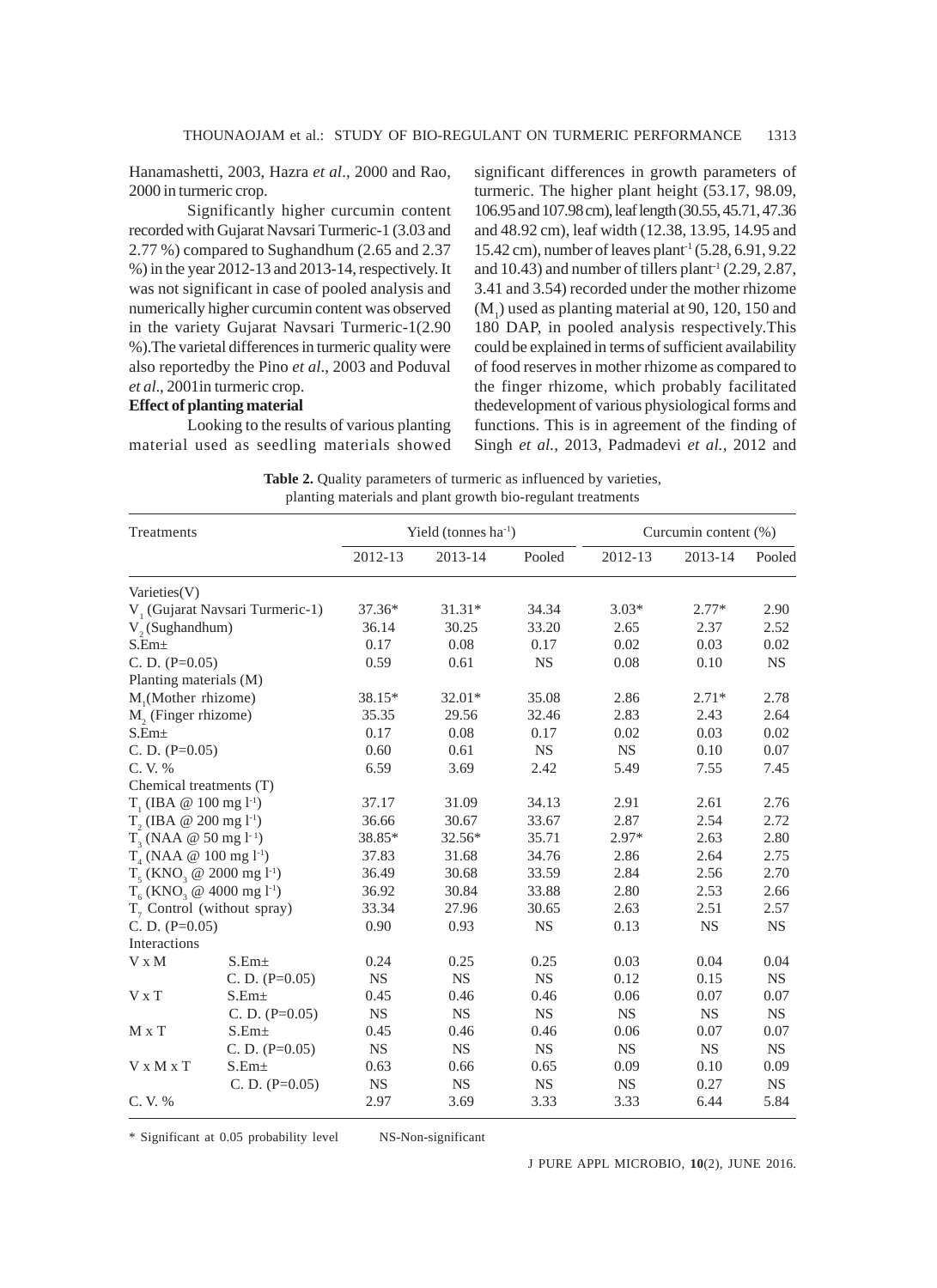

**Fig. 1.** Mean plant height (cm) as influenced by variety, planting material and plant growth bio-regulant treatments at 90, 120, 150 and 180 DAP



**Fig. 2.** Mean leaf length (cm) as influenced by variety, planting material and plant growth bio-regulant treatments at 90, 120, 150 and 180 DAP



**Fig. 3.** Mean leaf width (cm) as influenced by variety, planting material and plant growth bio-regulant treatments at 90, 120, 150 and 180 DAP

J PURE APPL MICROBIO*,* **10**(2), JUNE 2016.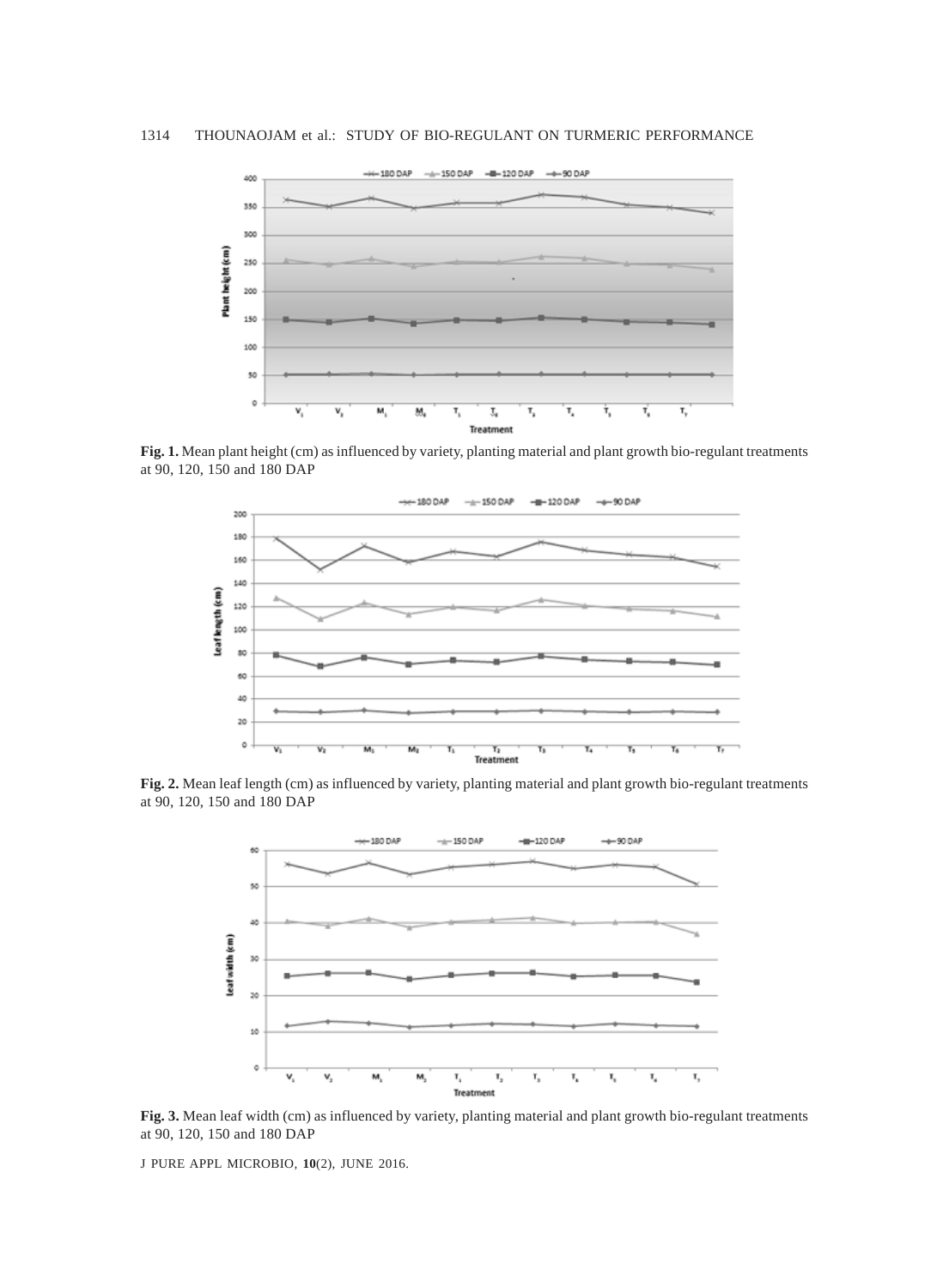Balwinder and Gill, 2010 in turmeric crop.

Results given significant differences for yield of turmeric as influenced by the planting materials during both the years. Mother rhizome (M1) used as planting material recorded significantly higher yield (38.15 and 32.01 t ha<sup>-1</sup>) over the finger rhizome  $(35.35 \text{ and } 29.56 \text{ t ha}^{-1})$ during the year 2012-13 and 2013-14, respectively. In case of pooled analysis it was not significant and numerically higher yield was registered with mother rhizome  $(35.08 \text{ t} \text{ ha}^{-1})$ . The present comparative study of different planting materials used as seeding purposed noted the higher performance over the finger rhizomes. Translocation and mobilization of assimilates and nutrients from sources are more in mother rhizome from which these are further distributed in fingers thereby making the mother rhizomes qualitatively and quantitatively superior in nature than fingers. Thus, the plants resulting from mother rhizomes are vigorous in the take off stage and further in the growing season with better productivity as compared to the finger rhizomes. These findings were in accordance with the results reported by Singh *et al*., 2013, Padmadevi *et al.,*2012, Balwinder and Gill, 2010 and Manhas *et al.,* 2010 in turmeric crop.

The planting material mother rhizome was registered significantly higher curucmin content (2.71 and 2.78 %) compared to finger rhizome (2.43 and 2.64 %) during the year 2013-14 and in pooled analysis, respectively. However, it was not



Fig. 4. Mean number of leaves plant<sup>1</sup> as influenced by variety, planting material and plant growth bio-regulant treatments at 90, 120, 150 and 180 DAP



Fig. 5. Mean number of tillers plant<sup>1</sup> as influenced by variety, planting material and plant growth bio-regulant treatments at 90, 120, 150 and 180 DAP

J PURE APPL MICROBIO*,* **10**(2), JUNE 2016.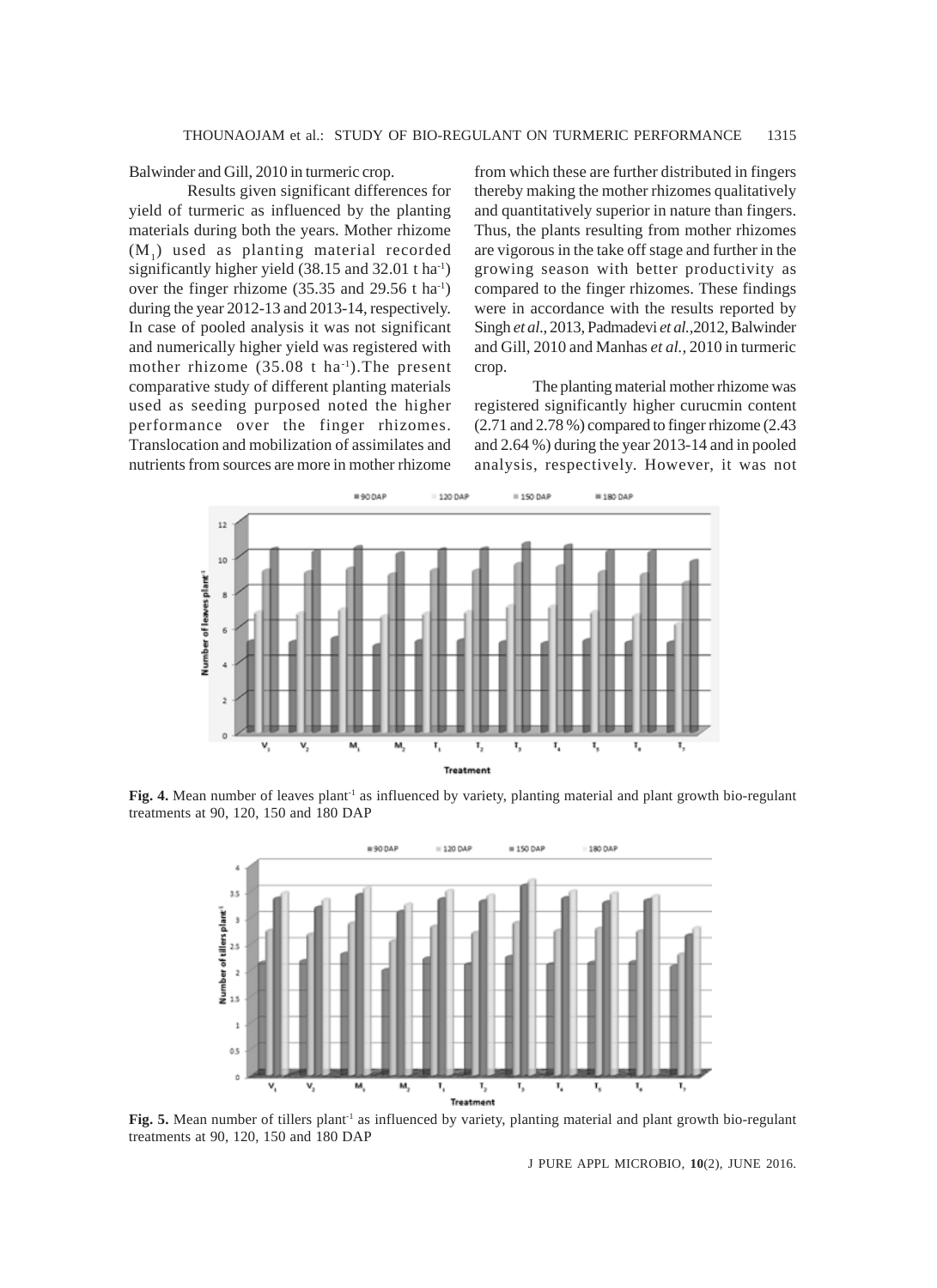significant in the year 2012-13.These finding were in agreement with the results described for turmeric crop by Balwinder and Gill, 2010 and Manhas and Gill, 2010 in turmeric crop.

### **Effect of plant growth bio-regulant treatments**

Differences in various growth parameters due to the plant growth bio-regulants treatments showed significant for growth parameters of turmeric. The higher value of growth parameters *i.e.* plant height (100.47, 109.14 and 110.12 cm), leaf width (14.20, 15.20 and 15.63 cm) and number of leaves plant<sup>-1</sup> (7.10, 9.48 and 10.64) was recorded under the treatment of NAA @ 50 mg  $l<sup>-1</sup>(T<sub>3</sub>)$  at 120, 150 and 180 DAP, respectively in pooled analysis. Whereas, higher leaf length (29.96, 47.38, 48.80 and 49.97 cm) and number of tillers plant<sup>-1</sup> (2.23, 2.88, 3.59 and 3.69) at 90, 120, 150 and 180 DAP were recorded under the treatment of NAA @ 50 mg l-1  $(T_3)$  compared with other treatments in pooled analysis.

However, at 90 days after planting higher plant height (52.35 cm) and leaf width (12.24 cm) was observed in the treatment of IBA @ 200 mg l<sup>-</sup> <sup>1</sup> in pooled analysis. While, at 90 DAP, higher number of leaves plant<sup>-1</sup> was recorded under the treatment of  $KNO_3 \otimes 2000$  mg l<sup>-1</sup> (5.15).It was found that NAA showed a positive effect among the different treatments. The application of auxin in plant has a role in the stimulation of RNA and protein synthesis and greater enhancement in photosynthesis rate, increased in cell division, cell elongation as well as cell wall plasticity which ultimately showed the enhancement in various growth parameters. The above finding were in agreement with the Masroor *et al.,* 2006, Karmur *et al.,* 2005 and Birbal *et al.,* 2003 in turmeric crop.

The perusal of the data revealed that effect of different treatmentsfor yield of turmeric was significant differences in both the years. Whereas, in pooled analysis it was not significant and numerically higher yield recorded with NAA  $\omega$  50 mg l<sup>-1</sup> (35.71 t ha<sup>-1</sup>) and lower was observed in control(30.65 t ha<sup>-1</sup>). The treatments of NAA  $@$ 50 mg  $1^1(T_3)$  recorded significantly higher yield (38.85 and  $32.56$  t ha<sup>-1</sup>), and was statistically at par with NAA  $@ 100$  mg  $1<sup>1</sup>$  (37.83 and 31.68 t ha<sup>1</sup>), while lower rhizome yield was registered under the control (33.34 and  $27.96$  t ha<sup>-1</sup>) during the year 2012-13 and 2013-14, respectively.The possible reason for increased in yield may be due to higher

J PURE APPL MICROBIO*,* **10**(2), JUNE 2016.

photosynthetic activity and producing more photosynthates by the plant because of auxin enhanced leaf area and leaf number which would have resulted in a greater production of photosynthates and translocation of the same to rhizome (economic sink) which might have caused better source sink relationship. The above results are in agreement with those reported by Karmur *et al.,* 2005 and Birbal *et al.,* 2003 in turmeric crop.

Significantly higher curcumin content was recorded with NAA  $@$  50 mg  $l<sup>1</sup>$  (2.97 %) which was at par with  $T_1(2.91\%)$ ,  $T_2(2.87\%)$  and  $T_4(2.86\%)$ %) while, lower curcumin content was observed in control (2.63 %) in the year 2012-13. During the year 2013-14, treatments of NAA @ 100 mg  $l^{\text{-}1}(\text{T}_4)$ was registered numerically higher curcumin content (2.64 %) followed by  $T_3$ (2.63 %) and  $T_1$ (2.61%). However, in pooled analysis it was higher with NAA  $\omega$  50 mg l<sup>-1</sup> (2.80 %). The results were supported by the observation of Karmur *et al.,* 2005 and Lynrah *et al.,* 2002 with turmeric crop.

#### **CONCLUSION**

From the result, it can conclude that variety Gujarat Navsari Turmeric-1 with mother rhizome used as planting material produce higher quantitative and qualitative yield. In addition to this among the growth regulators,NAA @ 50 mg l-<sup>1</sup> as foliar application at 90 days after planting was found the most beneficial and efficient treatment for luxurious growth and development of turmeric and finally increased in yield and quality parameters.

#### **REFERENCES**

- 1. Anonymous. Turmeric Production and Trade. Plant cultures, www.plantcultures.org.uk/ Accessed 21/6/2005; 2005.
- 2. Balwinder, K. and Gill, B. S. Growth, yield and quality of turmeric (*Curcuma longa* L*.*) as influenced by planting method, plant density and planting material. *J. of Spices and Aromatic Crops.*2010; **19**(1 & 2): 42-49.
- 3. Birbal, Singh, R. K. and Kushwah, V. S. Effect of plant growth regulators on potato production. *Potato JournaL.* 2003; **30**(1 & 2): 195-196.
- 4. Chandra, R., Govind, S., Desai, A. R. Growth, yield, and quality performance of turmeric (*C. longa* L.) genotype in mid altitutes of Meghalaya.